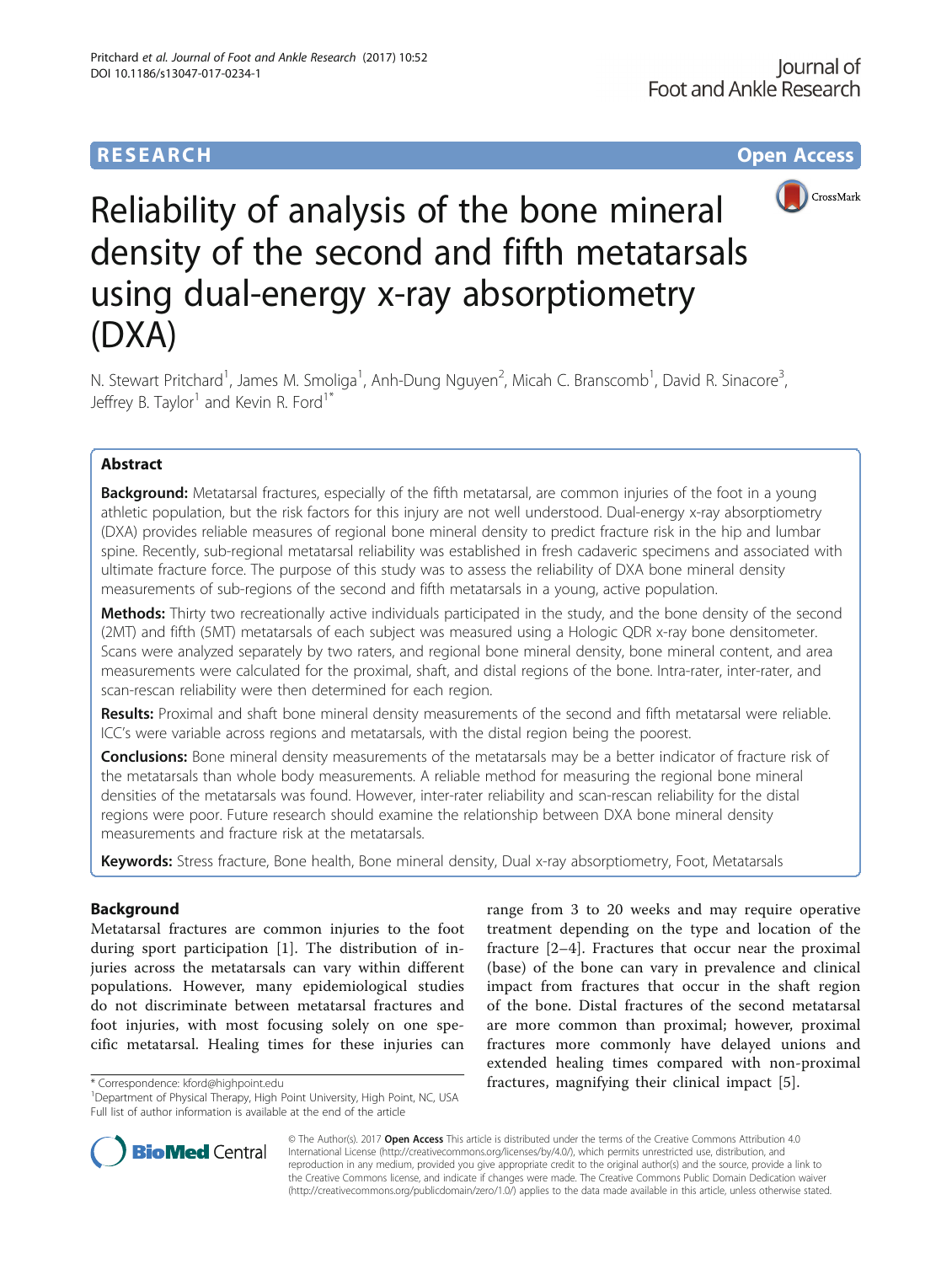Similar to the second metatarsal, fractures to the proximal fifth metatarsal can also have an increased impact on individuals, especially athletes [[6\]](#page-5-0). Additionally, most studies support that fifth metatarsal fractures are the most common metatarsal fracture within the general population [[7\]](#page-5-0). Dameron, Lawrence, and Quill classified these fractures into three anatomically separate zones. Zone 1 fractures are tuberosity avulsion fractures. Zone 2 fractures occur at the metaphyseal/diaphyseal junction and zone 3 fractures occur along the proximal diaphysis [[8\]](#page-5-0). Fractures occurring in zone 2 and zone 3 can have healing times of up to 20 weeks and require operative treatment [[4, 8](#page-5-0)]. As a result, athletes may be forced to miss half, or even a whole season of competition after experiencing a proximal fifth metatarsal fracture [\[6](#page-5-0)].

Understanding the factors that predispose athletes to metatarsal fractures is important prior to designing injury prevention interventions. Dual-energy X-ray absorptiometry (DXA) is a radiological technique that uses X-rays to detect body composition by utilizing the variability of mass attenuation coefficients across different types of body tissues and has been found to be reliable in determining bone mineral densities of the femoral neck and distal thigh [[9](#page-5-0)]. Furthermore, it has been found that extreme deficits in bone mineral density (BMD) at the hip are associated with metatarsal fractures [[10](#page-5-0)]. However, this relationship may not be as strong in athletic populations, thus a more site-specific approach may be necessary [\[11\]](#page-5-0).

Recently, a novel method of measuring the bone mineral density of ex-vivo metatarsals was created and found to be reliable using DXA technology. This method was adapted for the total BMD of in vivo metatarsals and found to be reliable [\[12](#page-5-0)]. It is uncertain how further region of interest (ROI) divisions such as proximal, shaft, and distal sections affect these results. Therefore, the purpose of this study was to identify the reliability of a novel DXA analysis procedure on fifth metatarsal and second metatarsal segments in vivo. We hypothesized that within rater, between rater, and between day reliability would be reliable for all segments.

#### Methods

Thirty-two recreationally active individuals participated in the study (20 (62.5%) male participants and 12 (37.5%) female participants; age  $23.5 \pm 5.9$  yrs.; mass  $71.6 \pm 12.9$  kg; height  $174.9 \pm 10.4$  cm). Sample size was based on the International Society for Clinical Densitometry's recommendations for precision assessments [[13\]](#page-5-0). Participants signed a consent form to participate in the research study that was approved by High Point University's IRB. Participants presented to the laboratory on two occasions separated by at least 24 h  $(5.53 \pm 8.34$  days). All measurements described below were conducted on each of the two occasions that participants presented to the laboratory, so that scan-rescan

reliability could be computed. While both left foot and right foot were collected as described below, only the left foot was chosen to analyze for scan-rescan reliability.

A Hologic QDR x-ray bone densitometer was used to measure the bone density of the second (2MT) and fifth (5MT) metatarsals of each subject. Before scanning, a quality control procedure was performed each day using the Hologic DXA quality control phantom. The 2MT was scanned first followed by the 5MT. The foot was positioned along the length of the table on a 6 cm thick mat that was centered in the middle of the DXA table. Participants were instructed to sit upright with their feet flat and hip width apart. Crosshairs from the scanner allowed the position of the scanner to be adjusted and placed directly above the subject's foot which remained still during the scans. For scanning the 2MT, the antero-posterior crosshair was positioned between the first and second metatarsals while the medio-lateral crosshair was positioned in front of the distal portion of the hallux. For scanning the 5MT, the antero-posterior axis was positioned between the fourth and fifth metatarsals while the medio-lateral axis was positioned in front of the distal portion of the hallux. A folded cloth was placed under the lateral side of the foot to optimally position the fourth and fifth metatarsals in the scanned image.

Scans were analyzed using the Hologic lumbar spine analysis software, version 4.0 [\[14](#page-5-0)]. To establish interrater reliability, two trained raters followed a standardized step-by-step process to analyze the scans in a randomized order. Raters were investigators who had previous experience in full body and metatarsal DXA scan procedures. Raters were blinded and did not have access to previous scans. Once the respective scan had been selected, the rater began the analysis by adjusting the global ROI so that it encompassed the entire image  $(126 \times 201)$  pixels) (Fig. [1\)](#page-2-0). The rater then selected bone map and deleted all bone present. The scan was then zoomed in to 150% in order to visualize the outline of the bone more clearly. The bone was outlined by moving the curser along the edge of the bone and on the points where there was the greatest amount of change in contrast. The outline was adjusted for any errors during tracing and then filled using the "fill holes" feature. Using the vertebral lines feature, the bone was then split into proximal, shaft, and distal components. Lines were made perpendicular to the ROI and were placed on the thinnest region of cortical bone on the proximal and distal ends. The software was then able to calculate the bone mineral content (BMC), area for the proximal, shaft, and distal regions. The BMD was then calculated as the ratio of BMC to area in each region.

To establish intra-rater reliability, one of the raters performed the entire analysis procedure described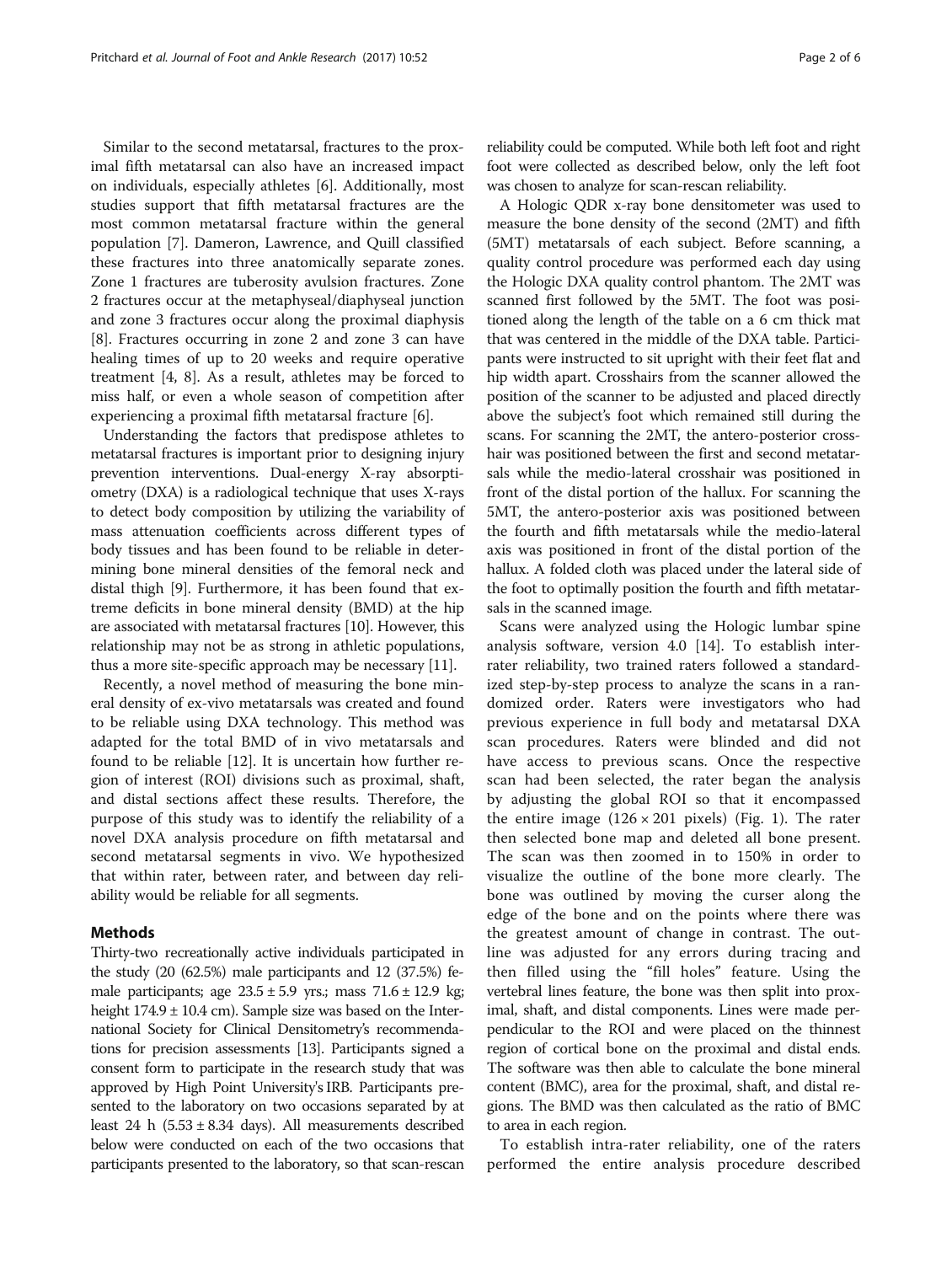<span id="page-2-0"></span>

above on identical scans twice, and these repeated analyses were done on separate days, at least a week apart. Scans from all 32 participants' first laboratory visit were used for the intra-rater reliability procedures, and assessment was performed for both 2MT and 5MT scans. All analyses were performed in a randomized order via a random number generator, in which scans from 2MT and 5MT were intermixed; the order was different for the first and second ana-

lysis of these identical scans.

Three different types of reliability analyses were performed: 1) intra-rater; 2) inter-rater; and 3) scanrescan. For each of these three types of analysis, single measures intraclass correlation coefficients (ICC) using the two way random effects models (corresponding to  $ICC_{2,1}$  terminology) were computed for each region (proximal, shaft, and distal) of 2MT and 5MT. 95% confidence intervals were computed for each ICC. Excellent ICC's were considered >85%, fair ICC's were considered >70% and poor ICC's were considered <70%. Intra-rater reliability for each region of each metatarsal was computed using the data obtained from repeated measurements by one rater (Rater 1) of identical scans, as described above. Inter-rater reliability for each region of each metatarsal was computed using data obtained from measurements by the two different raters (Rater 1 and Rater 2) from identical scans. Scan-rescan reliability for each region of each metatarsal was computed using data obtained from one rater (Rater 1) from two different scans (collected during each of the two laboratory visits). The standard error of measurement (SEM) was computed for each region for each metatarsal [\[15\]](#page-5-0), which was normalized to the mean of each respective parameter in order to be expressed as a percentage. Statistical analyses were performed in SPSS v23.0 and Microsoft Excel.

#### Results

Tables 1, [2, 3, 4, 5,](#page-3-0) [6, 7, 8](#page-4-0) and [9](#page-4-0) present the intrarater reliability, inter-rater reliability, and scan-rescan reliability, respectively, of the proximal, shaft, distal and total regions of the 2MT and 5MT. Intra-rater reliability and inter-rater reliability ranged from fair to excellent for proximal, shaft, distal, and total regions of the 2MT and 5MT. The inter-rater ICC for all BMD regions of the 5MT ranged from 0.77–0.86 with SEM range of 10.2–13.7%. The intra-rater ICC for all BMD regions of the 5MT ranged from 0.83– 0.86 with SEM range of 10.1–12.0%. The inter-rater ICC for all BMD regions of the 2MT ranged from 0.95–0.97 with SEM range of 2.8–4.6%. The intrarater ICC for all BMD regions of the 2MT ranged from 0.95–0.97 with SEM range of 2.4–4.9%. Scanrescan reliability for the proximal and shaft segments of the 2MT and the 5MT was fair. Scan-rescan ICC's of the 5MT proximal and shaft regions were 0.83, SEM 11.0%, and 0.84, SEM 9.5%, respectively; the ICC of the 2MT proximal and shaft regions were 0.77, SEM 10.1% and 0.76, SEM 8.4%, respectively. Interestingly, scan-rescan reliability of the distal segments of the 2MT and 5MT was poor. The scanrescan ICC for the distal region of 5MT was 0.57 with an SEM of 16.2%, with all other  $ICC \ge 0.70$  and  $SEM \le 13.7\%$ .

#### **Discussion**

Our assessment of bone mineral density was reliable for the 2MT and 5MT total ROI's. These results were consistent with the findings of other research, which also found good reliability in the 2MT and

| Variable               | $Mean_{\Delta1}$<br>(q/cm <sup>2</sup> ) | Mean <sub>42</sub><br>(q/cm <sup>2</sup> ) | ICC (95% CI)           | SEM (%) |
|------------------------|------------------------------------------|--------------------------------------------|------------------------|---------|
| Fifth Metatarsal bone  |                                          |                                            |                        |         |
| Proximal               | $0.5 + 0.11$                             | $0.48 + 0.13$                              | $0.84(0.69 - 0.92)$    | 10.7    |
| Shaft                  | $0.45 + 0.10$                            | $0.44 + 0.12$                              | $0.86$ $(0.73 - 0.93)$ | 10.1    |
| Distal                 | $0.25 + 0.06$                            | $0.25 + 0.07$                              | $0.83(0.67 - 0.92)$    | 12.0    |
| Total                  | $0.44 + 0.10$                            | $0.43 + 0.12$                              | $0.86(0.72 - 0.93)$    | 10.1    |
| Second Metatarsal bone |                                          |                                            |                        |         |
| Proximal               | $0.65 + 0.13$                            | $0.64 + 0.14$                              | $0.95(0.90 - 0.98)$    | 4.9     |
| Shaft                  | $0.51 + 0.09$                            | $0.51 + 0.09$                              | $0.98(0.96 - 0.99)$    | 2.4     |
| Distal                 | $0.31 + 0.06$                            | $0.31 + 0.06$                              | $0.97(0.93 - 0.98)$    | 3.9     |
| Total                  | $0.49 + 0.08$                            | $0.48 + 0.09$                              | $0.97(0.92 - 0.98)$    | 3.4     |

Intraclass Correlation Coefficient (ICC), Standard Error of Measure (SEM)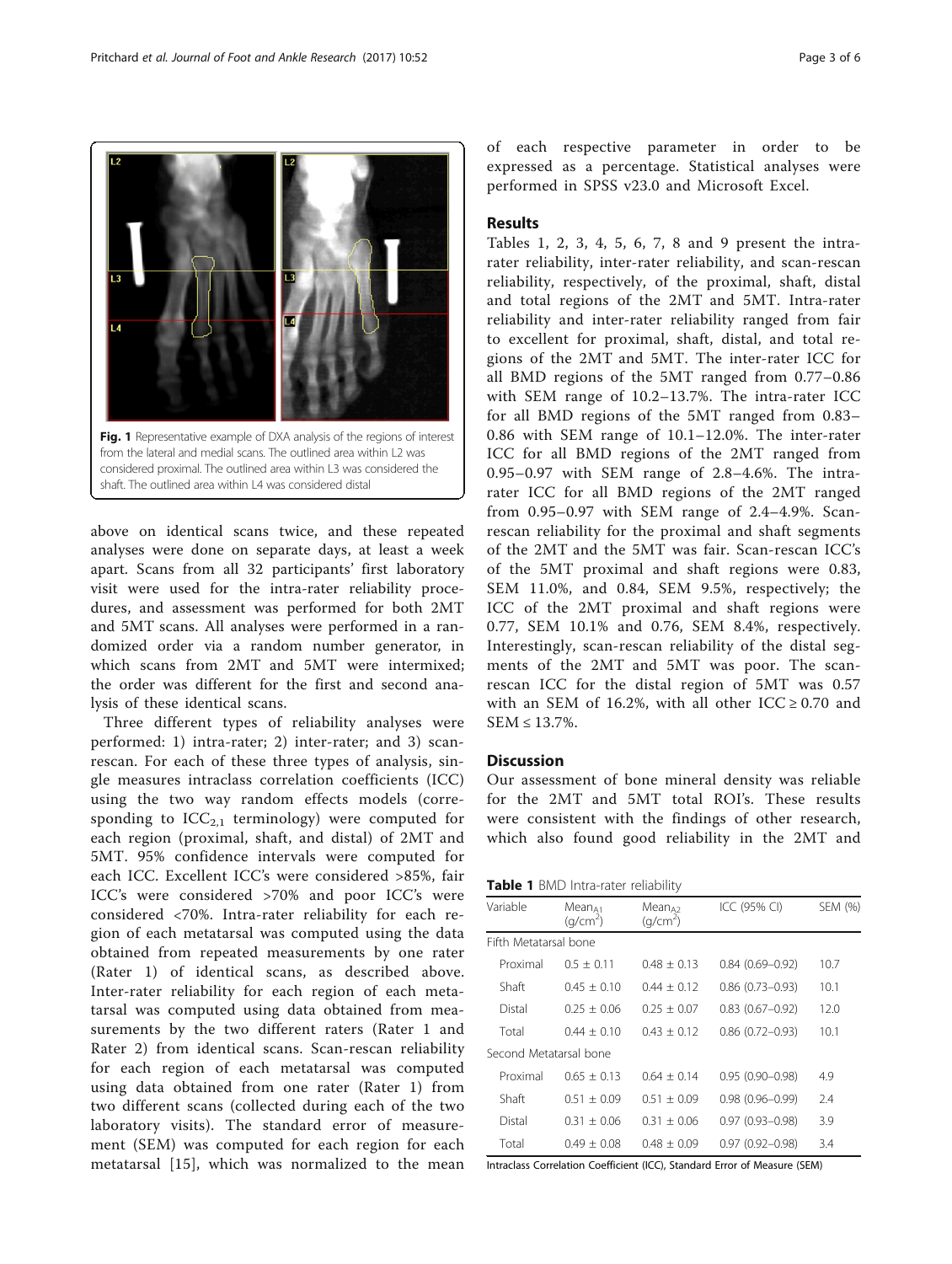<span id="page-3-0"></span>Table 2 BMD Inter-rater reliability

| Variable               | Mean <sub>A1</sub><br>(q/cm <sup>2</sup> ) | Mean <sub>A2</sub><br>(q/cm <sup>2</sup> ) | ICC (95% CI)        | SEM (%) |
|------------------------|--------------------------------------------|--------------------------------------------|---------------------|---------|
| Fifth Metatarsal bone  |                                            |                                            |                     |         |
| Proximal               | $0.5 + 0.11$                               | $0.46 + 0.13$                              | $0.81(0.58 - 0.91)$ | 11.7    |
| Shaft                  | $045 + 010$                                | $045 + 012$                                | $0.86(0.73 - 0.93)$ | 10.2    |
| Distal                 | $0.25 + 0.06$                              | $0.24 + 0.07$                              | $0.77(0.57 - 0.89)$ | 13.7    |
| Total                  | $0.44 + 0.10$                              | $0.42 + 0.11$                              | $0.83(0.64 - 0.92)$ | 11.0    |
| Second Metatarsal bone |                                            |                                            |                     |         |
| Proximal               | $0.65 + 0.13$                              | $0.64 + 0.14$                              | $0.95(0.91 - 0.98)$ | 4.6     |
| Shaft                  | $0.51 + 0.09$                              | $0.50 + 0.09$                              | $0.97(0.89 - 0.99)$ | 2.8     |
| Distal                 | $0.31 + 0.06$                              | $0.30 + 0.06$                              | $0.96(0.82 - 0.99)$ | 4.2     |
| Total                  | $0.49 + 0.08$                              | $0.47 + 0.08$                              | $0.95(0.77 - 0.98)$ | 3.9     |

Intraclass Correlation Coefficient (ICC), Standard Error of Measure (SEM)

5MT [[12](#page-5-0), [14](#page-5-0)]. In addition to the total ROI, this study found good reliability of the proximal and shaft ROI's and poor reliability of the distal ROI. The poor results of the distal ROI may have to do with the quality of the DXA scans in certain regions.

Interestingly, inter-rater reliability for the distal 5MT and proximal 2MT area were not reliable. The variability within the geometry of these segments across individuals and the human error introduced by outlining the bones during analysis may have played a role in these findings [\[14\]](#page-5-0). Intra-rater reliability for the area of the distal 5MT and proximal 2MT were considered fair and excellent, respectively. However, inter-rater reliability and scan-rescan reliability for the distal region were poor. This suggests that while an individual rater may analyze an individual scan reliably, there were both ambiguities in the analysis procedures across raters and variability within the DXA scanning software that led to

|  | Table 3 BMD Scan-Rescan reliability |
|--|-------------------------------------|

| Variable               | $Mean_{D1}$<br>(q/cm <sup>2</sup> ) | $Mean_{D2}$<br>(q/cm <sup>2</sup> ) | ICC (95% CI)           | SEM (%) |
|------------------------|-------------------------------------|-------------------------------------|------------------------|---------|
| Fifth Metatarsal bone  |                                     |                                     |                        |         |
| Proximal               | $0.5 + 0.11$                        | $0.51 + 0.13$                       | $0.83(0.67 - 0.92)$    | 11.0    |
| Shaft                  | $0.45 + 0.10$                       | $0.46 + 0.11$                       | $0.84(0.68 - 0.92)$    | 9.5     |
| Distal                 | $0.25 + 0.06$                       | $0.26 + 0.06$                       | $0.57(0.26 - 0.77)$    | 16.2    |
| Total                  | $0.44 + 0.10$                       | $0.45 + 0.11$                       | $0.82$ $(0.66 - 0.91)$ | 10.4    |
| Second Metatarsal bone |                                     |                                     |                        |         |
| Proximal               | $0.65 + 0.13$                       | $0.65 + 0.14$                       | $0.77(0.58 - 0.89)$    | 10.1    |
| Shaft                  | $0.51 + 0.09$                       | $0.50 + 0.08$                       | $0.76$ $(0.56 - 0.88)$ | 8.4     |
| Distal                 | $0.31 + 0.06$                       | $0.30 + 0.07$                       | $0.56(0.26 - 0.77)$    | 14.5    |
| Total                  | $0.49 + 0.08$                       | $0.48 + 0.09$                       | $0.70(0.45 - 0.84)$    | 9.7     |

Intra class Correlation Coefficient (ICC), Standard Error of Measure (SEM)

Table 4 BMC Intra-rater reliability

| Variable               | Mean <sub>A1</sub><br>(q/cm <sup>2</sup> ) | Mean <sub>A2</sub><br>(q/cm <sup>2</sup> ) | ICC (95% CI)           | SEM (%) |
|------------------------|--------------------------------------------|--------------------------------------------|------------------------|---------|
| Fifth Metatarsal bone  |                                            |                                            |                        |         |
| Proximal               | $1.87 + 0.63$                              | $1.76 + 0.66$                              | $0.91(0.79 - 0.96)$    | 11.0    |
| Shaft                  | $1.32 + 0.40$                              | $1.31 \pm 0.44$                            | $0.90(0.81 - 0.95)$    | 10.4    |
| Distal                 | $0.33 \pm 0.11$                            | $0.31 + 0.12$                              | $0.88$ $(0.73 - 0.95)$ | 12.7    |
| Total                  | $3.53 + 1.08$                              | $3.38 + 1.16$                              | $0.92(0.83 - 0.96)$    | 9.5     |
| Second Metatarsal bone |                                            |                                            |                        |         |
| Proximal               | $1.11 + 0.39$                              | $0.91 + 0.34$                              | $0.65(0.21 - 0.84)$    | 23.0    |
| Shaft                  | $1.68 + 0.46$                              | $1.67 \pm 0.51$                            | $0.96(0.92 - 0.98)$    | 5.8     |
| Distal                 | $0.55 + 0.21$                              | $0.54 + 0.19$                              | $0.94(0.87 - 0.97)$    | 9.8     |
| Total                  | $3.34 + 0.89$                              | $3.12 + 0.90$                              | $0.92(0.71 - 0.97)$    | 7.9     |

Intra class Correlation Coefficient (ICC), Standard Error of Measure (SEM)

unreliable scan-rescan and inter-rater results. Standardizing the sagittal plane orientation of the ankle may help improve the reliability of these measures. Future research should attempt to further standardize these testing protocols and validate these findings with other methods such as quantitative computed tomography (qCT) in order to improve the inter-rater and scanrescan reliability [\[16](#page-5-0)].

Currently, whole body or femoral neck BMD measurements are used to assess an individual's risk for stress fractures. However, the relationship between whole body bone mineral density and fractures may not be as strong in certain athletic populations. A recent study examined the relationship between bone stress injuries and the risk factors in the female athlete triad: low energy availability, menstrual dysfunction, and low total BMD and found that high risk athletes were four times more likely to experience a bone stress injury (BSI) compared to the low risk

| Table 5 BMC Inter-rater reliability |  |
|-------------------------------------|--|
|                                     |  |

|                        |                                            | ╭                                          |                     |         |
|------------------------|--------------------------------------------|--------------------------------------------|---------------------|---------|
| Variable               | Mean <sub>A1</sub><br>(q/cm <sup>2</sup> ) | Mean <sub>A2</sub><br>(q/cm <sup>2</sup> ) | ICC (95% CI)        | SEM (%) |
| Fifth Metatarsal bone  |                                            |                                            |                     |         |
| Proximal               | $1.87 + 0.63$                              | $1.66 + 0.64$                              | $0.87(0.53 - 0.95)$ | 11.7    |
| Shaft                  | $1.32 + 0.40$                              | $1.52 + 0.48$                              | $0.79(0.33 - 0.92)$ | 10.2    |
| Distal                 | $0.33 + 0.11$                              | $0.36 + 0.14$                              | $0.85(0.69 - 0.93)$ | 13.7    |
| Total                  | $3.53 + 1.08$                              | $3.54 + 1.20$                              | $0.92(0.83 - 0.96)$ | 11.0    |
| Second Metatarsal bone |                                            |                                            |                     |         |
| Proximal               | $1.11 + 0.39$                              | $0.96 + 0.32$                              | $0.73(0.39 - 0.88)$ | 4.6     |
| Shaft                  | $1.68 + 0.46$                              | $1.79 + 0.46$                              | $0.92(0.74 - 0.97)$ | 2.8     |
| Distal                 | $0.55 + 0.21$                              | $0.56 + 0.20$                              | $0.90(0.81 - 0.95)$ | 4.2     |
| Total                  | $3.34 + 0.89$                              | $3.31 + 0.87$                              | $0.95(0.89 - 0.97)$ | 3.9     |

Intra class Correlation Coefficient (ICC), Standard Error of Measure (SEM)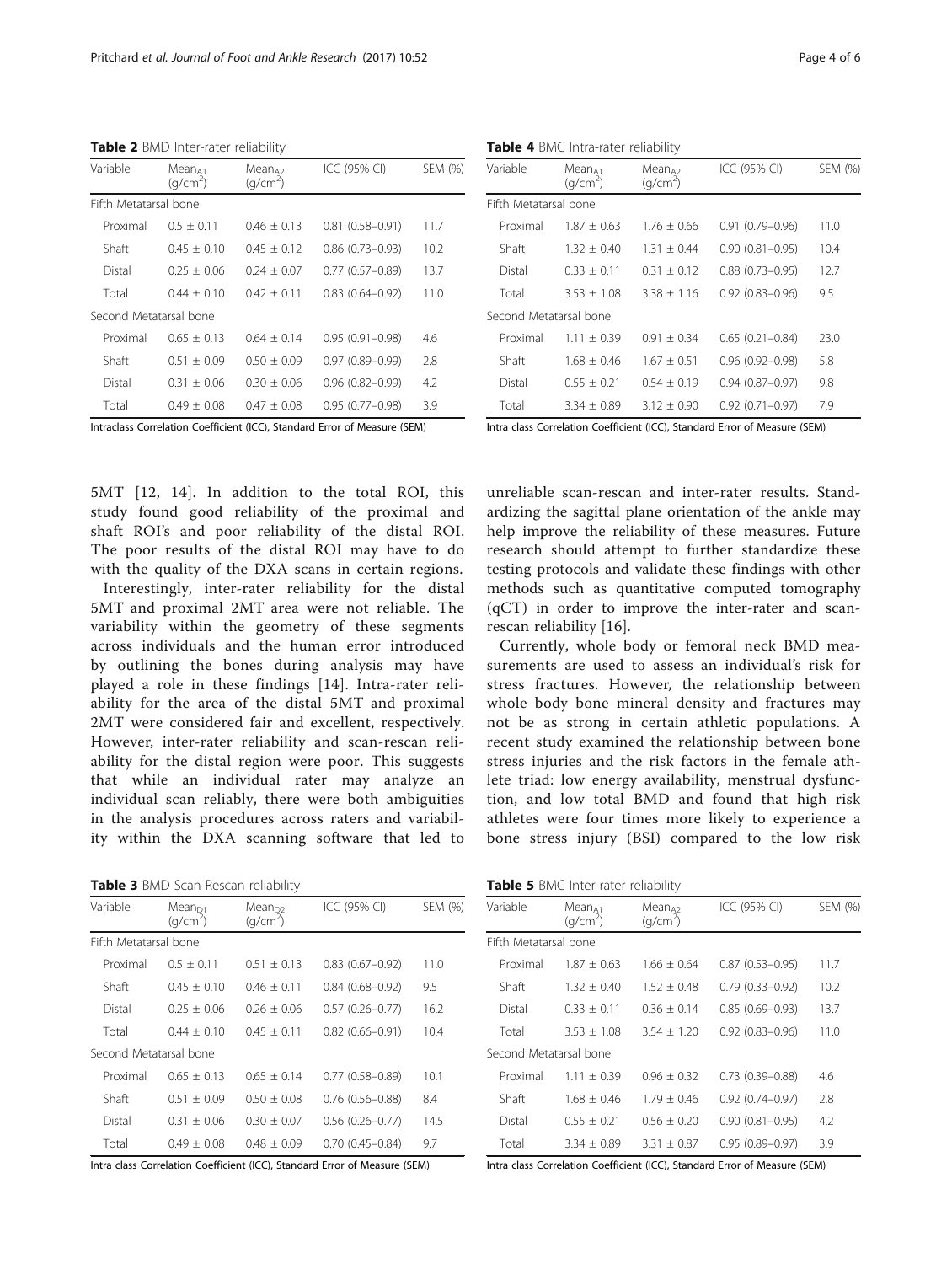<span id="page-4-0"></span>Table 6 BMC Scan-Rescan reliability

| Variable               | $Mean_{D1}$<br>(q/cm <sup>2</sup> ) | $Mean_{D2}$<br>(q/cm <sup>2</sup> ) | ICC (95% CI)           | SEM (%) |
|------------------------|-------------------------------------|-------------------------------------|------------------------|---------|
| Fifth Metatarsal bone  |                                     |                                     |                        |         |
| Proximal               | $187 + 063$                         | $1.94 + 0.73$                       | $0.89(0.78 - 0.95)$    | 12.8    |
| Shaft                  | $132 + 040$                         | $136 + 040$                         | $0.83(0.66 - 0.91)$    | 12.6    |
| Distal                 | $0.33 + 0.11$                       | $0.34 + 0.12$                       | $0.66$ $(0.39 - 0.83)$ | 21.6    |
| Total                  | $3.53 + 1.08$                       | $3.63 + 1.20$                       | $0.89(0.79 - 0.95)$    | 11.0    |
| Second Metatarsal bone |                                     |                                     |                        |         |
| Proximal               | $1.11 + 0.39$                       | $1.08 + 0.36$                       | $0.66$ $(0.40 - 0.82)$ | 20.8    |
| Shaft                  | $1.68 + 0.46$                       | $1.65 + 0.45$                       | $0.87(0.75 - 0.94)$    | 10.0    |
| Distal                 | $0.55 + 0.21$                       | $0.54 + 0.21$                       | $0.82(0.65 - 0.91)$    | 16.6    |
| Total                  | $3.34 + 0.89$                       | $3.27 + 0.90$                       | $0.88$ $(0.77 - 0.94)$ | 9.4     |

Intra class Correlation Coefficient (ICC), Standard Error of Measure (SEM)

group [\[11](#page-5-0)]. However, this relationship was not found in BSI's of the metatarsals [[11\]](#page-5-0). While increased BMD seems to be strongly related to fracture risk, whole body BMD may not be related to metatarsal BMD measurements in athletes and thus, may not be a good indicator of metatarsal fracture risk [[17](#page-5-0)]. It may be that DXA BMD measurements of the metatarsals will give a better indication of injury risk than whole body BMD measurements. Furthermore, BMD measurements of the proximal metatarsals may yield better insight into fractures of this site.

Knowledge of an individual's metatarsal bone mineral density distribution could be useful in designing interventions to prevent these injuries. Bone constantly remodels itself to adapt to the loads that are being applied to it [[18\]](#page-5-0). Through training, it is possible to increase the bone mineral content of specific bones; however, it is uncertain to what limit this remodeling takes place [\[19](#page-5-0)]. In a comparison of 3 groups of runners, lowdistance (5–30 km/wk) middle-distance (30–50 km/wk)

#### Table 7 Area Intra-rater reliability

| Variable               | Mean <sub>41</sub><br>(q/cm <sup>2</sup> ) | Mean <sub>A2</sub><br>(q/cm <sup>2</sup> ) | ICC (95% CI)           | SEM (%) |
|------------------------|--------------------------------------------|--------------------------------------------|------------------------|---------|
| Fifth Metatarsal bone  |                                            |                                            |                        |         |
| Proximal               | $3.7 + 0.53$                               | $3.57 + 0.54$                              | $0.80(0.60 - 0.90)$    | 6.7     |
| Shaft                  | $2.9 + 0.51$                               | $2.96 + 0.50$                              | $0.93$ $(0.85 - 0.97)$ | 4.7     |
| Distal                 | $1.29 + 0.21$                              | $1.22 + 0.18$                              | $0.72(0.39 - 0.87)$    | 9.0     |
| Total                  | $7.89 + 1.01$                              | $7.74 + 0.96$                              | $0.92$ $(0.83 - 0.96)$ | 3.6     |
| Second Metatarsal bone |                                            |                                            |                        |         |
| Proximal               | $0.65 + 0.13$                              | $0.64 + 0.14$                              | $0.95(0.90 - 0.98)$    | 4.9     |
| Shaft                  | $0.51 + 0.09$                              | $0.51 + 0.09$                              | $0.98(0.96 - 0.99)$    | 7.4     |
| Distal                 | $0.31 + 0.06$                              | $0.31 + 0.06$                              | $0.97(0.93 - 0.98)$    | 3.9     |
| Total                  | $0.49 + 0.08$                              | $0.48 + 0.09$                              | $0.97(0.92 - 0.98)$    | 3.4     |

Intra class Correlation Coefficient (ICC), Standard Error of Measure (SEM)

Table 8 Area Inter-rater reliability

| Mean <sub>A1</sub><br>(q/cm <sup>2</sup> ) | Mean <sub>A2</sub><br>(q/cm <sup>2</sup> ) | ICC (95% CI)             | SEM (%) |
|--------------------------------------------|--------------------------------------------|--------------------------|---------|
| Fifth Metatarsal bone                      |                                            |                          |         |
| $3.7 + 0.53$                               | $3.52 + 0.50$                              | $0.77(0.51 - 0.90)$      | 7.0     |
| $2.9 + 0.51$                               | $3.38 + 0.41$                              | $0.52$ ( $-0.1 - 0.82$ ) | 11.3    |
| $1.29 + 0.21$                              | $1.47 + 0.26$                              | $0.54(0.02 - 0.79)$      | 12.9    |
| $7.89 + 1.01$                              | $8.38 \pm 0.90$                            | $0.78(0.18 - 0.92)$      | 5.9     |
| Second Metatarsal bone                     |                                            |                          |         |
| $1.71 + 0.35$                              | $1.49 \pm 0.29$                            | $0.45(0.06 - 0.71)$      | 16.5    |
| $3.28 \pm 0.54$                            | $3.57 + 0.49$                              | $0.75(0.11 - 0.91)$      | 8.0     |
| $1.73 + 0.40$                              | $1.85 + 0.36$                              | $0.67(0.41 - 0.83)$      | 12.7    |
| $6.72 + 0.86$                              | $6.90 + 0.87$                              | $0.86(0.71 - 0.93)$      | 4.8     |
|                                            |                                            |                          |         |

Intra class Correlation Coefficient (ICC), Standard Error of Measure (SEM)

and long-distance (50-100 km/wk), bone mineral density was higher in the middle and long distance runners compared to low-distance runners and similar between middle and long-distance runners [\[19](#page-5-0)]. Thus, whilst chronic loading is vital to the bone remodeling process, at some point, the amount of chronic loading will not produce any greater gains in bone mineral density. This limit may be important in identifying fracture risk.

#### Conclusions

In summary, a reliable technique for assessing bone mineral density of shaft and sub-regions of the shaft of the second and fifth metatarsals was performed. This could be used in laboratories to screen for individuals who may be at risk for metatarsal fractures. Furthermore, the reliability of the segmented ROI's may provide additional insight into fracture risk at the metatarsals.

| Table 9 Area Scan-Rescan reliability |  |
|--------------------------------------|--|
|--------------------------------------|--|

| Variable               | $Mean_{D1}$<br>(q/cm <sup>2</sup> ) | Mean <sub>D2</sub><br>(q/cm <sup>2</sup> ) | ICC (95% CI)              | SEM (%) |
|------------------------|-------------------------------------|--------------------------------------------|---------------------------|---------|
| Fifth Metatarsal bone  |                                     |                                            |                           |         |
| Proximal               | $3.7 + 0.53$                        | $3.72 + 0.55$                              | $0.83$ $(0.68 - 0.92)$    | 6.9     |
| Shaft                  | $2.9 + 0.51$                        | $7.94 + 0.41$                              | $0.73$ $(0.51 - 0.87)$    | 9.0     |
| Distal                 | $1.29 + 0.21$                       | $1.28 + 0.27$                              | $0.57(0.26 - 0.77)$       | 13.9    |
| Total                  | $7.89 + 1.01$                       | $7.94 + 1.00$                              | $0.89(0.77 - 0.94)$       | 4.3     |
| Second Metatarsal bone |                                     |                                            |                           |         |
| Proximal               | $1.71 + 0.35$                       | $1.68 + 0.42$                              | $0.32$ ( $-0.05 - 0.61$ ) | 20.4    |
| Shaft                  | $1.73 + 0.40$                       | $1.77 + 0.43$                              | $0.58(0.28 - 0.78)$       | 16.0    |
| Distal                 | $3.28 + 0.54$                       | $3.24 + 0.59$                              | $0.83(0.68 - 0.92)$       | 7.3     |
| Total                  | $6.72 + 0.86$                       | $6.69 \pm 1.03$                            | $0.84(0.69 - 0.92)$       | 6.2     |

Intra class Correlation Coefficient (ICC), Standard Error of Measure (SEM)